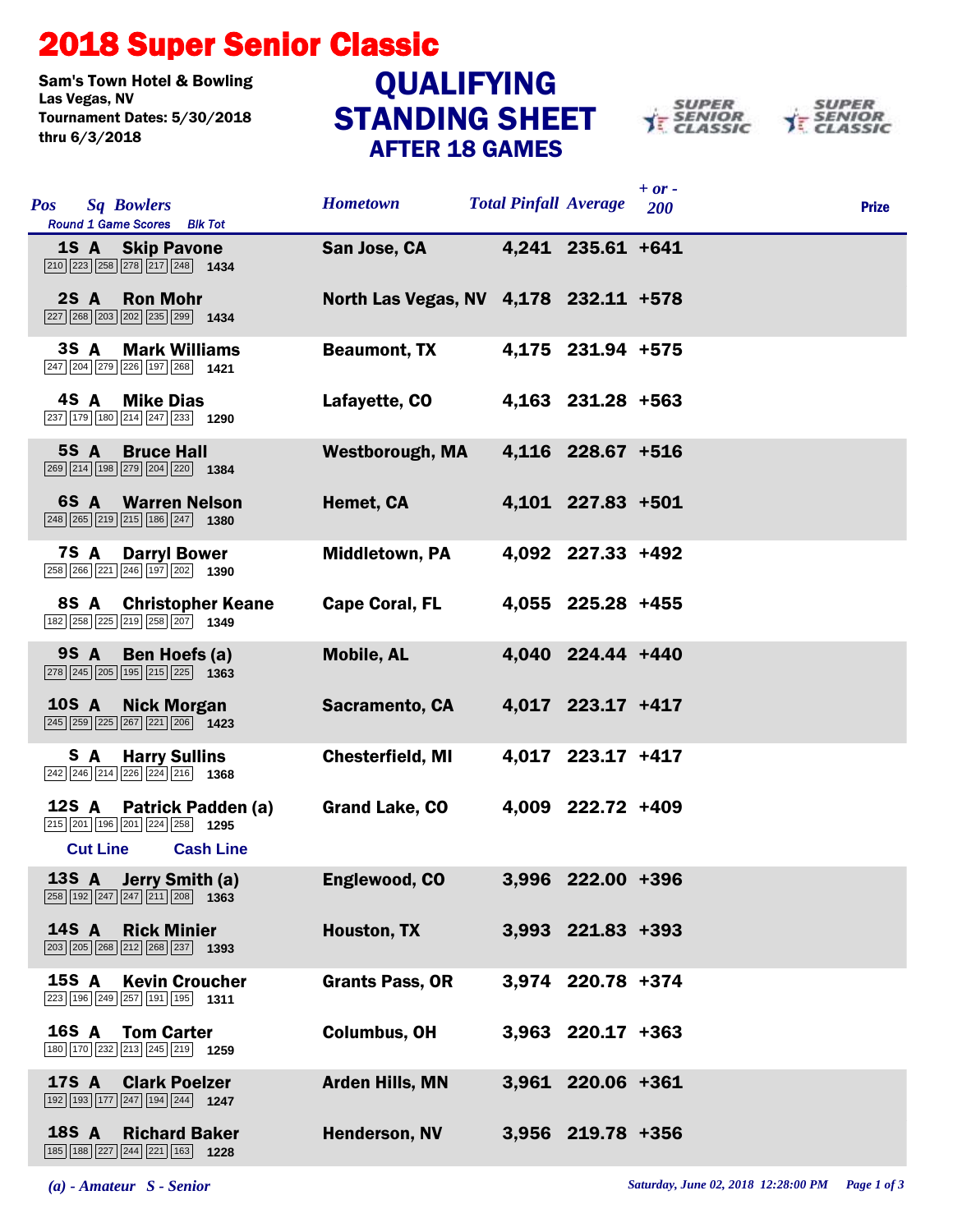| <b>Pos</b><br><b>Sq Bowlers</b><br>Round 1 Game Scores Blk Tot                                                                          | <b>Hometown</b>                      | <b>Total Pinfall Average</b> |                     | $+ or -$<br>200 | <b>Prize</b> |
|-----------------------------------------------------------------------------------------------------------------------------------------|--------------------------------------|------------------------------|---------------------|-----------------|--------------|
| 19S A Willie Wells (a)<br>219 182 244 201 198 210 1254                                                                                  | Plano, TX                            |                              | 3,937 218.72 +337   |                 |              |
| 20S A<br><b>Mike Matosich</b><br>213 289 227 203 225 256 1413                                                                           | Phoenix, AZ                          |                              | 3,936 218.67 +336   |                 |              |
| <b>21S A</b><br><b>Ronald Hosler</b><br>$\boxed{217}$ $\boxed{279}$ $\boxed{227}$ $\boxed{179}$ $\boxed{177}$ $\boxed{200}$ <b>1279</b> | Englewood, CO                        |                              | 3,918 217.67 +318   |                 |              |
| 22S A Gregory Turner (a)<br>225 190 214 234 226 237 1326                                                                                | Lanham, MD                           |                              | 3,914 217.44 +314   |                 |              |
| 23S A<br>Junichi Yajima<br>199 231 181 237 211 214 1273                                                                                 | <b>Japan</b>                         |                              | 3,899 216.61 +299   |                 |              |
| 24S A<br><b>Michael Lucente</b><br>199 278 227 201 234 258 1397                                                                         | <b>Warren, MI</b>                    |                              | 3,895 216.39 +295   |                 |              |
| $25S$ $A$<br><b>Hugh Miller</b><br>$\boxed{255}$ $\boxed{237}$ $\boxed{241}$ $\boxed{171}$ $\boxed{193}$ $\boxed{248}$ <b>1345</b>      | <b>Mercer Island, WA</b>             |                              | 3,884 215.78 +284   |                 |              |
| <b>26S A</b><br><b>Kerry Painter</b><br>280 214 269 229 169 197 1358                                                                    | Henderson, NV                        |                              | 3,882 215.67 +282   |                 |              |
| 27S A<br><b>Michael Hastings</b><br>$\boxed{239}$ 181 $\boxed{235}$ $\boxed{249}$ $\boxed{214}$ 190 <b>1308</b>                         | Millsboro, DE                        |                              | 3,867 214.83 +267   |                 |              |
| 28S A John Bertolina (a)<br>190 223 193 249 209 232 1296                                                                                | Henderson, NV                        |                              | 3,841 213.39 +241   |                 |              |
| 29S A<br>John Petraglia<br>$\boxed{226}$ $\boxed{207}$ $\boxed{235}$ $\boxed{213}$ $\boxed{200}$ $\boxed{237}$ <b>1318</b>              | Jackson, NJ                          |                              | 3,830 212.78 +230   |                 |              |
| 30S A Rich Cook (a)<br>$\boxed{192}$ $\boxed{235}$ $\boxed{205}$ $\boxed{149}$ $\boxed{232}$ $\boxed{235}$ <b>1248</b>                  | Olympia, WA                          |                              | 3,829 212.72 +229   |                 |              |
| <b>S</b> A Paul McCordic<br>236 195 214 279 222 181 1327                                                                                | <b>Sugar Land, TX</b>                |                              | 3,829 212.72 +229   |                 |              |
| 32S A<br><b>Roger Kossert</b><br>168 246 244 237 222 164 1281                                                                           | Lithia, FL                           |                              | 3,818 212.11 +218   |                 |              |
| 33S A<br><b>Rob Downer</b><br>$\boxed{227}$ $\boxed{258}$ 190 $\boxed{235}$ 192 $\boxed{200}$ 1302                                      | <b>Rochester, MN</b>                 |                              | 3,815 211.94 +215   |                 |              |
| 34S A Greg McMahan<br>$\boxed{180}$ $\boxed{225}$ $\boxed{205}$ $\boxed{244}$ $\boxed{268}$ $\boxed{194}$ <b>1316</b>                   | Dandridge, TN                        |                              | 3,814 211.89 +214   |                 |              |
| 35S A<br><b>Steven Davis</b><br>229 214 212 204 191 219 1269                                                                            | <b>Manteca, CA</b>                   |                              | $3,805$ 211.39 +205 |                 |              |
| <b>Donald Blatchford</b><br>S A<br>238 234 235 183 216 179 1285                                                                         | Santa Monica, CA                     |                              | 3,805 211.39 +205   |                 |              |
| 37S A<br><b>Ted Staikoff</b><br>$\boxed{247}$ $\boxed{232}$ $\boxed{206}$ $\boxed{195}$ $\boxed{179}$ $\boxed{215}$ <b>1274</b>         | <b>Black Hawk, SD</b>                |                              | 3,788 210.44 +188   |                 |              |
| Ronald Holt (a)<br>S A<br>$\boxed{215}$ 190 172 184 225 203 1189                                                                        | Upper Marlboro, MD 3,788 210.44 +188 |                              |                     |                 |              |
| 39S A<br>Jeff Suma (a)<br>174 204 180 223 180 188 1149                                                                                  | <b>Auburn Hills, MI</b>              |                              | 3,773 209.61 +173   |                 |              |